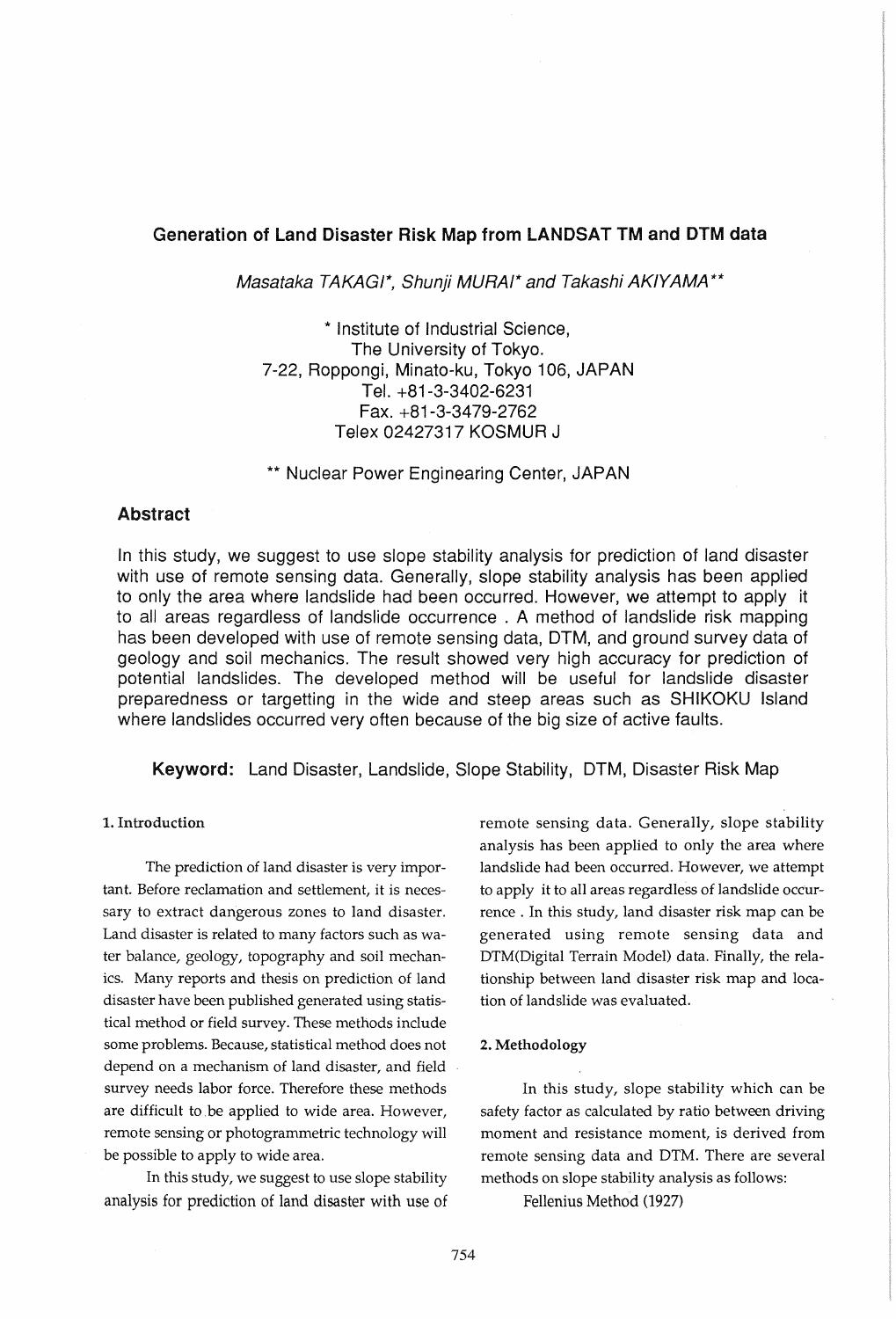

Fig.1-a Illustration of Felienius Method

Bishop Method (1955) Jamb Method (1957) Morgenstern Method (1965) Spancer Method (1968)

In this study, Fellenius method was selected, because, number of unknown coefficients is less than other methods, so that it is easy to calculate automatically by computer. In this method, landslide type is assumed rotational slip(Fig.1-a). Moreover, when landslide soil is divided into some slices in order to calculate moment along the critical circle. Therefore, some parameters shall be calculated as follows:

- R: Radius of Critical Circle (m)
- W: Weight of Each Slice  $(t/m)$
- $\alpha$ : Angle between Horizontal Axis and the Base of Slice (degree)
- L: Length of the Base of Slice (m)
- C: Cohesion (t/m2)

 $\phi$ : Angle of Shearing Resistance (degree) Using these parameters, on each slice(Fig.1-b), driving moment(T) and resistance moment(N) are calculated by the following equation.

$$
T = R W \cdot \sin \alpha
$$
 Eq.1  
\n
$$
N = R(C \cdot L + \tan \phi \cdot W \cdot \cos \alpha)
$$
 Eq.2  
\n
$$
W = \gamma_t A
$$
  
\n
$$
\gamma_t
$$
: Wet Unit Weight of Soil (t/m<sup>3</sup>)

$$
A: Area of Slice (m2)
$$

Therefore safety factor(Fs) is calculated by the following equation.

$$
FS = \frac{\Sigma N}{\Sigma T} \qquad \text{Eq.3}
$$

The above parameters involved in Eq.1 and Eq.2 will be estimated or calculated with remote sensing data and DTM as follows:

- 1. At each pixel, slope direction is determined fromDEM.
- 2. Profile is drown up along this direction.
- 3. Length and depth of landslide which give radius of the critical circle can be determined from ground truth data.
- 4. Parameters of  $C$  and  $\phi$  are determined from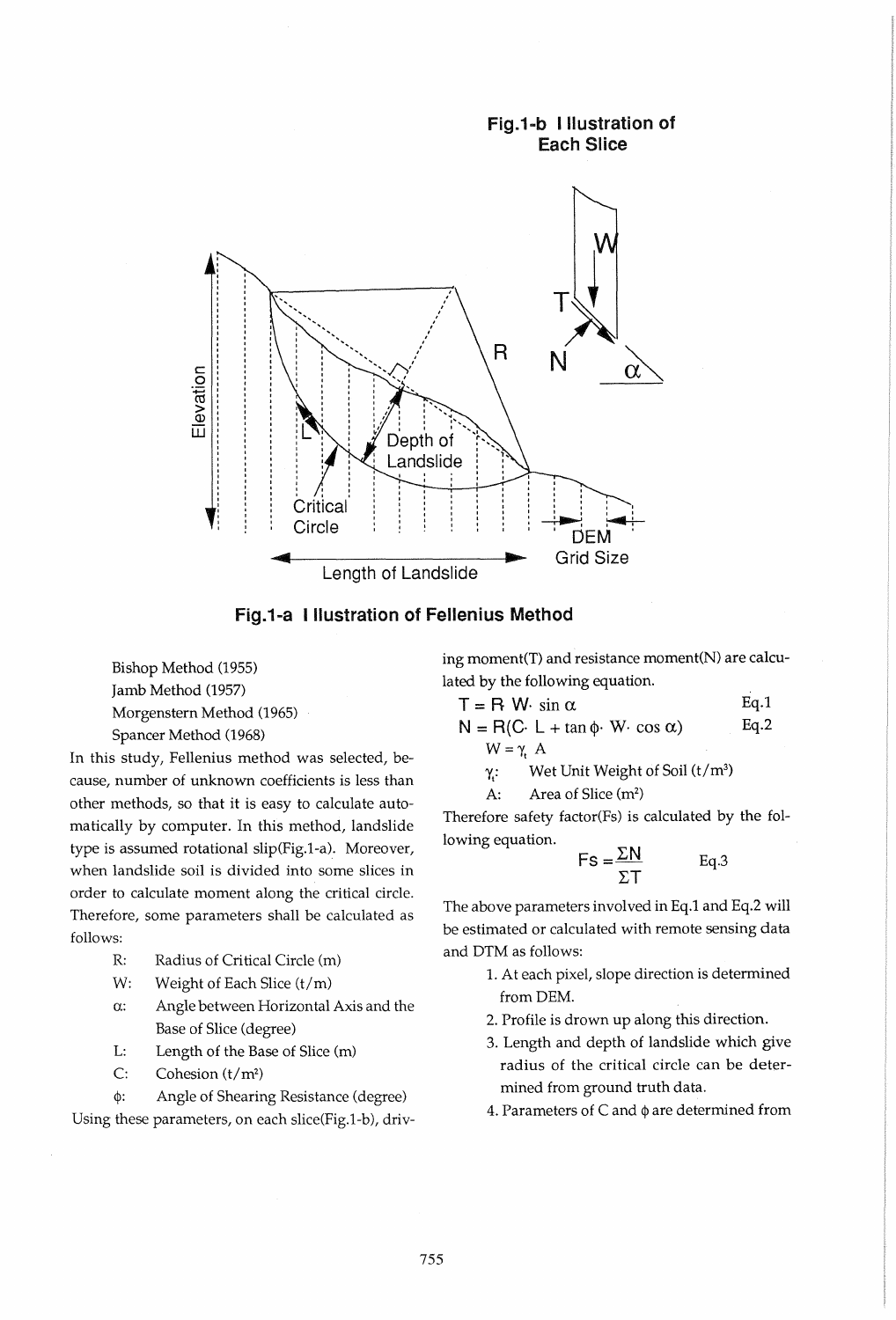

Fig.2 LANDSAT TM Image(Ch.1,2,4)



Fig.3 DEM Shading Image



Fig.6 Histogram of Landslide Depth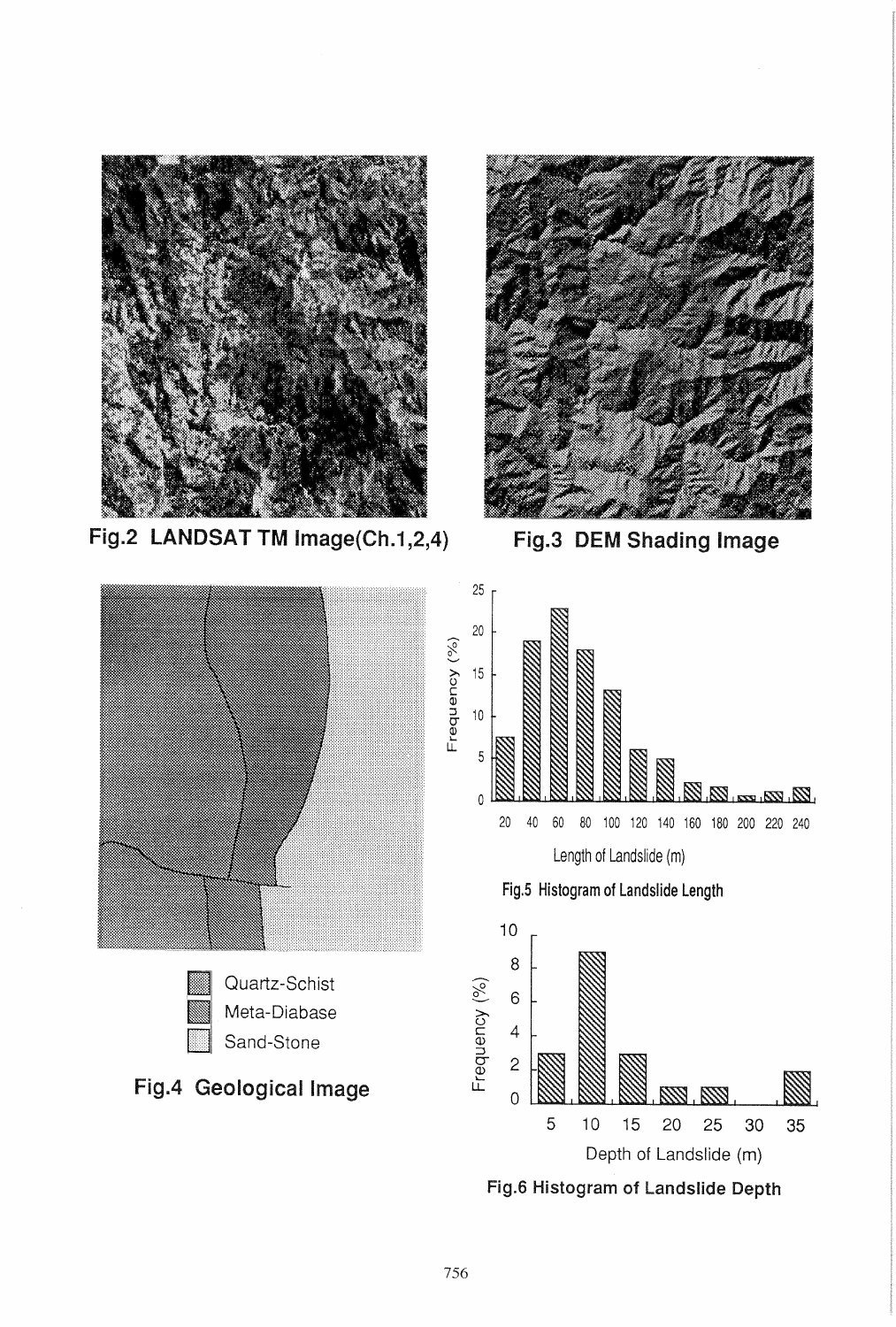geological map or remote sensing data based on experimental data.

5. Safety factor is calculated by Fellenius method.

#### 3. Materials

In this study, selected test area is the Central SHIKOKU Island, Japan. This area is very complex on geological feature, and many landslides occurred. The size of test area is about 13km \* 14km. We selected LANDSAT TM data for remote sensing data, because it has high resolution (30m / pixel) with 6 channels which include thermal region(Fig.2). The data were acquired on May 8, 1985. DEM (Digital Elevation Model) data were generated from 1:25000 topographical map(Fig.3). Geological data were generated by converting the 1:50000 geological map to raster type data(Fig.4). All data were resampled in 30m grid size in order to allow the overlay.

#### 4. Determination of Parameters

87 landslide areas on SHIKOKU Island were sampled to obtain the parameters as follows. .

#### 4-1 Estimation of Landslide Scale

Fig.5 shows the histogram of landslide length, while Fig.6 shows the one of landslide depth. The most frequent landslide has 60 meters in landslide length and 10 meters in landslide depth. However, mainly due to the low resolution of LANDSAT TM(30m), the bigger scale of landslide was selected as a target for land disaster risk mapping in this study. In this respect, 240 meters in landslide length and 30 meters in landslide depth were set up for the study, which gave the radius of the critical circle( $R =$ 600 - 800 meters).

### 4-2 Estimation of Soil Mechanics

- Unit Weight of Soil: Wet unit weight of soil was measured in the field survey as shown in (Fig.7). From this graph, unit weight of soil of 1.9 t/  $m<sup>3</sup>$ .

- Cohesion and Angle of Shearing Resistance:



Fig.7 Histogram of Wet Unit Weight



Fig.S Relationship between Cohesion and Angle of Shearing Resistance



| Geology       | $C$ (t/m <sup><math>\sim</math></sup> |    |
|---------------|---------------------------------------|----|
| Quartz-Schist |                                       |    |
| Meta-Diabase  | 3.0                                   | 20 |
| Sand-Stone    |                                       |    |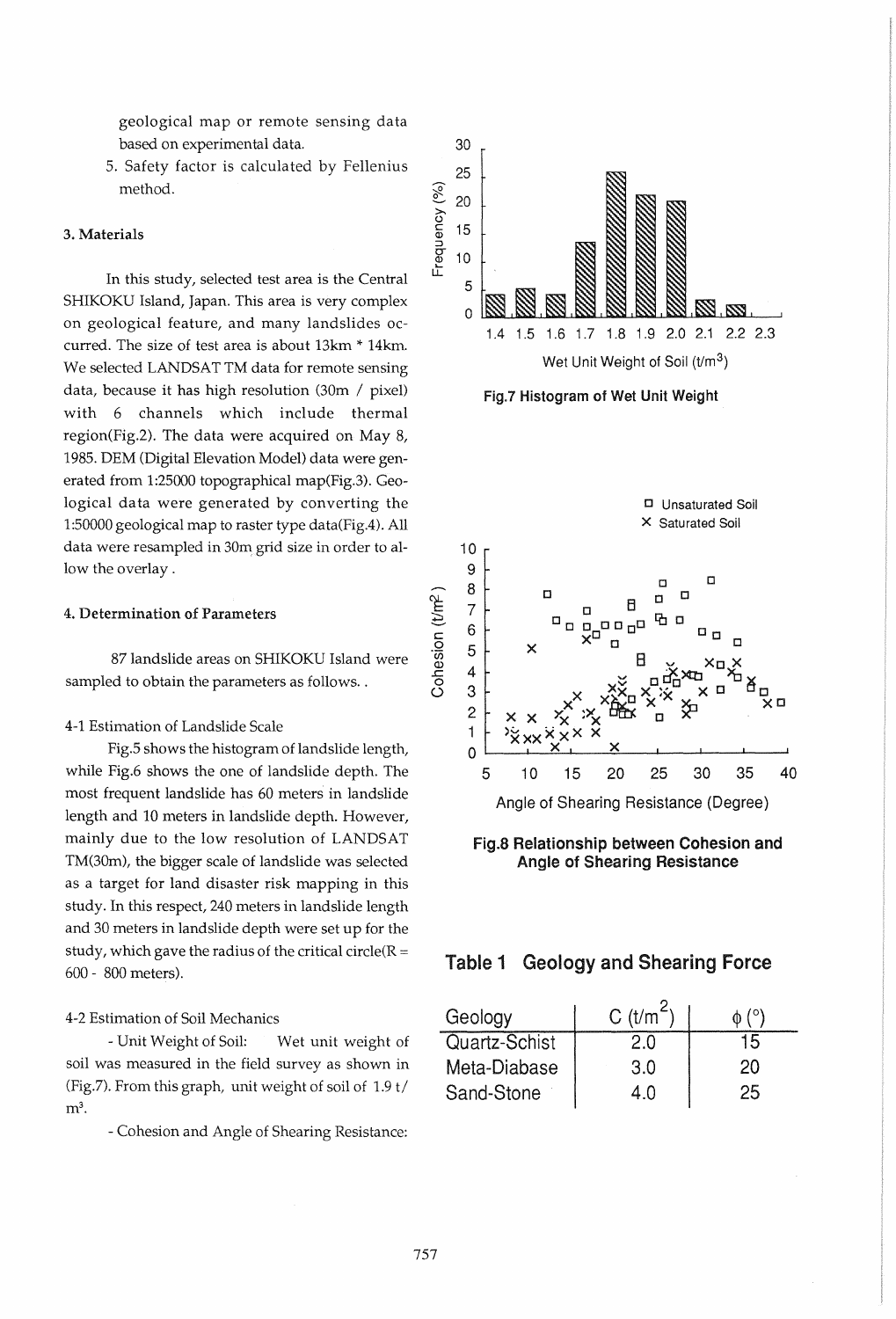Cohesion and angle of shearing resistance were measured by direct shear test. Relationship between cohesion and angle of shearing resistance is shown in (Fig.8). The cohesion ranges from 2 to 7 *t/m2,*  while the angle of shearing resistance range from 15 to 40 degree for unsaturated. These parameters according to the geological feature. There are three types of geology in the test area, which are quartzschist, meta-diabase and sand-stone. The parameters with respect to the geological types were assummed as listed in (Table 1).

#### 4-3 Reduction of Cohesion by Water Content

There is a problem about determination of cohesion, because it was assumed for unsaturated soil. Cohesion varies according to soil moisture. For example, in case of saturated soil, cohesion reduces to a half(Fig.8). Therefore, cohesion must be reduced according to water content or landcover. Fig.9 shows the landcover map generated from LANDSAT TM image. Landcover was classified into 4 class(Water area, Grassland, Forest and Bare soil) by maximum likelihood method. Table2 shows the reduction ratio for cohesion.

#### 5. Result

A landslide risk map was generated by using the above parameters as shown in Fig.l0. Landslide area which occurred in the past are marked as simbol of square on this map. From this map, about 90 percent of occurred landslides were located on the dangerous area where safety factor is smaller than 1.0.

Even though the parameters used in this study were assumpted roughly, the results shows a very reliable risk map.

#### 6. Conclusion

In this study, a method of landslide risk mapping has been developed with use of remote sensing data, DTM, and ground survey data of geology and soil mechanics. The result showed very high accuracy for prediction of potential landslides. The developed method will be useful for landslide disaster



|       | Grass land | Bare Soil |
|-------|------------|-----------|
|       |            |           |
| Water | Forest     |           |

# Fig.9 Landcover Map

# Table 2 Landcover and Reduction Ratio

| <b>Reduction Ratio</b><br>for Cohesion |
|----------------------------------------|
| 0.5                                    |
| 0.7                                    |
| 1.0                                    |
|                                        |
|                                        |